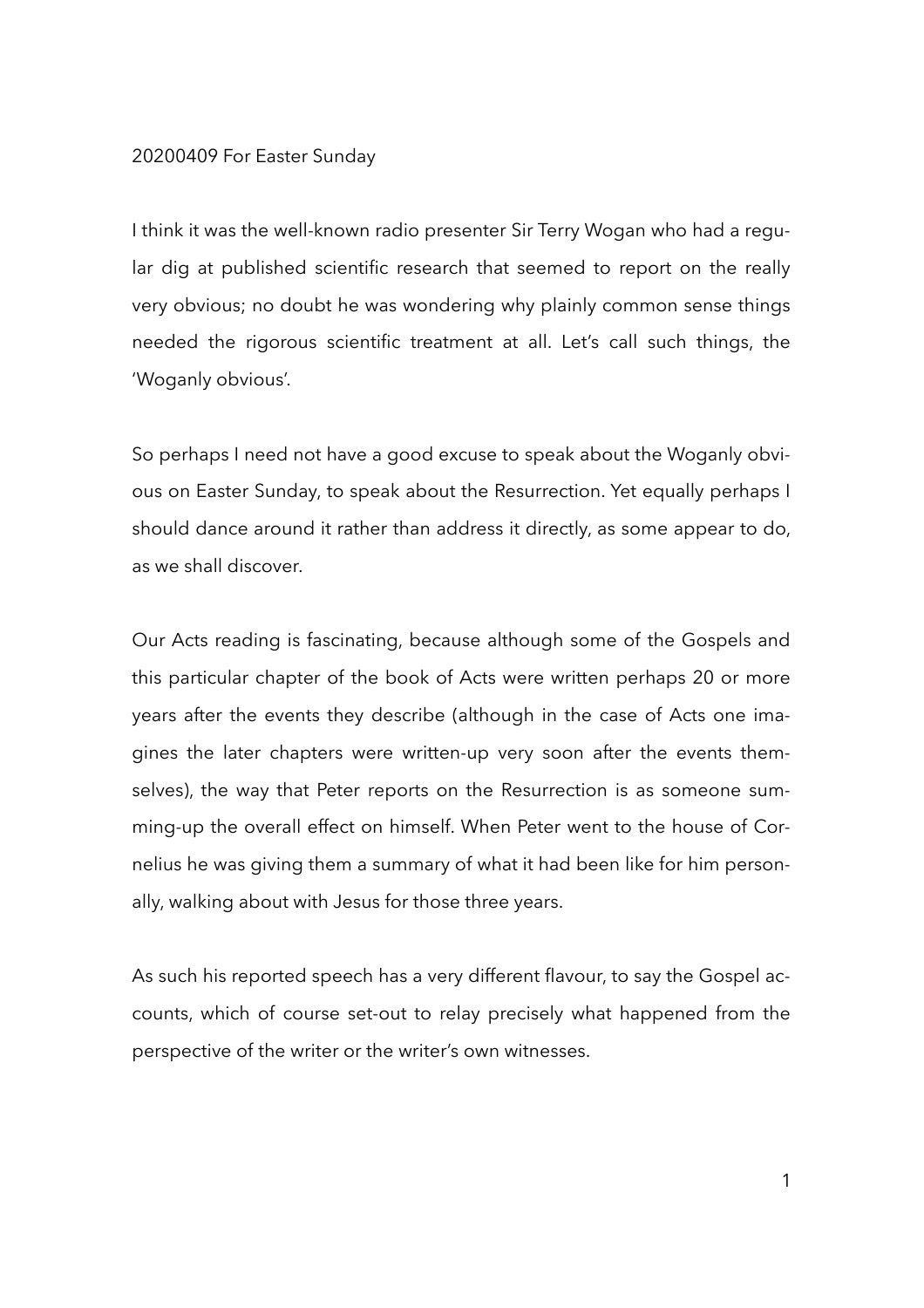The sequence of events in Cornelius' house as Peter spoke is also very revealing. Peter tells his hearers about Jesus and his customary actions of 'going about doing good' as our Acts reading mentions. Peter is careful not to insult the Roman associations of his host and speaks of the Crucifixion as being 'from a tree' rather than for example saying, 'Jesus was crucified in the manner as you know you Romans do'.

That is in itself interesting because Peter is starting to understand that people and their physical heritage or associations or birth-family (because of course Cornelius might have been a so-called foreign auxiliary rather than an Italian Roman, in-spite of his name), that such things are of lesser importance than the choices they make as they come to faith. Cornelius is about to make the move into an entirely new set of allegiances and into an entirely new family and nation. He is about to become one of the family of Abraham according to faith, rather than of the family of Rome.

All this reminds us, that when we come to faith in Christ, we are no longer 'from' where we are 'from', we are now 'from' somewhere else; we are now a traveller, a 'passer-through life', we are now looking to a different and eternal future. This both places each of us upon the same foundation and levels-up our 'from-ness'; something we need to hear I suspect. Of course some will hear that as an affirmation of equality, whereas actually it is a call for each of us to become all that God wants us to contribute to, to be in service to, the new eternal Kingdom in Christ.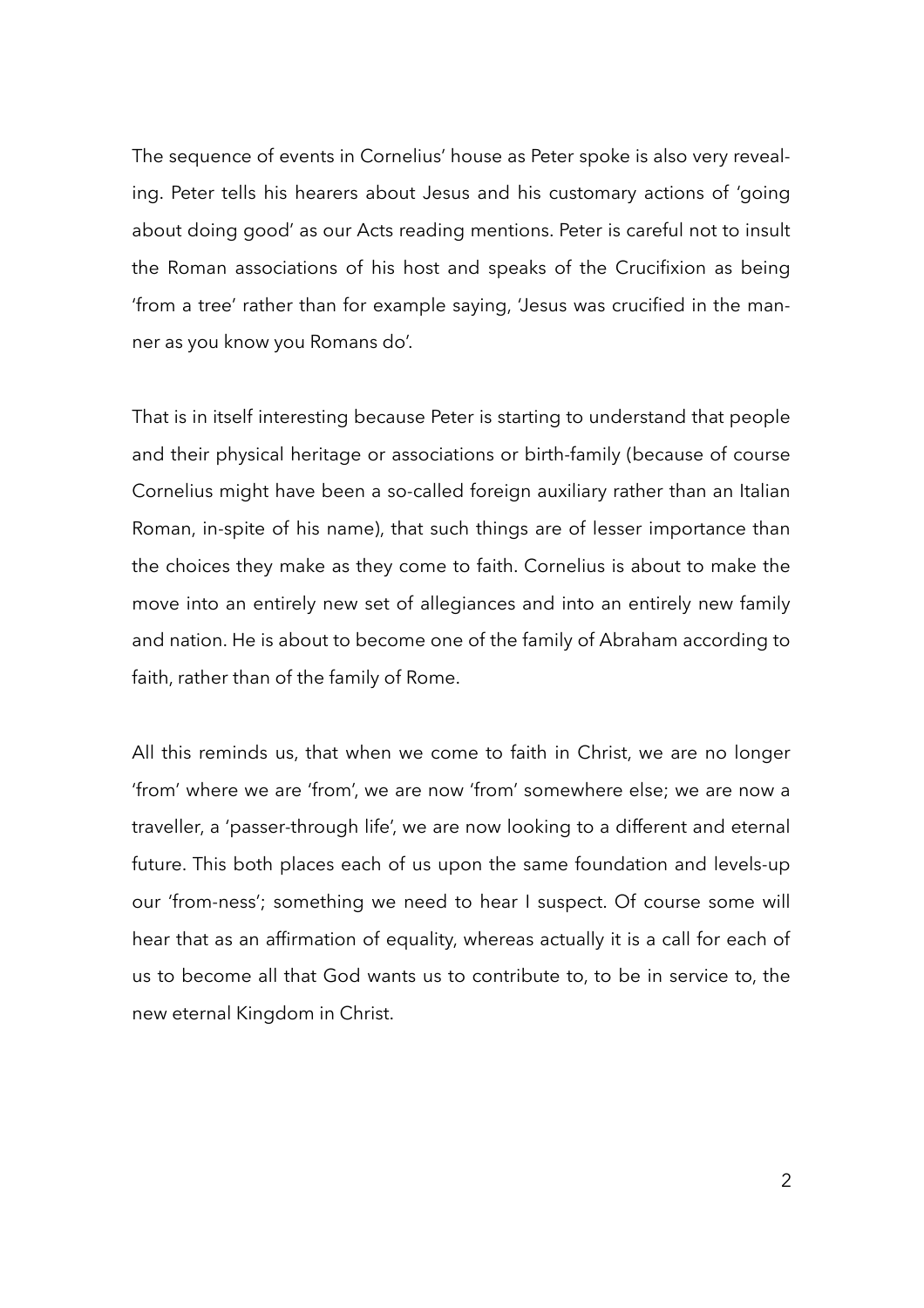So Peter, having given this synopsis of Christ's earthly ministry then drops the real spanner: Christ's death was not the end. Up to now he had been warming his audience up with talk of a 'Good Man'. Now he changes gear and is talking of someone else entirely. Jesus is no now longer just a Good Man, he is declared to be divine.

What did Peter think he was doing in Cornelius' house? Surely, he is simply doing as the Holy Spirit told him. Peter has no idea what is going to happen and had no idea of why he was told to go there. Peter's ministry is so very much a pattern for our own. From day-to-day we have no idea who we are going to meet, who the Spirit will put in front of us, indeed of what is going to happen. But Peter was ready; ready for the exceptional; ready for great things. And we must surely be too; every day, even though like you one does not always feel at one's best and days today are in themselves somewhat exceptional.

But Peter does his thing. He keeps going with his account of what it was like to be around Jesus.

I was reminded during the week of how I should act and how I should not. I was listening to the 'Thought for the Day' slot on Radio 4. The senior CofE person was speaking about the 'stories' of Christ's Resurrection. I wonder whether in a few months time we will be talking about the 'Story' of the Corona virus. I imagine we might talk about individuals' 'stories' of how they coped, but the history of the virus will be spoken of in terms of 'accounts'.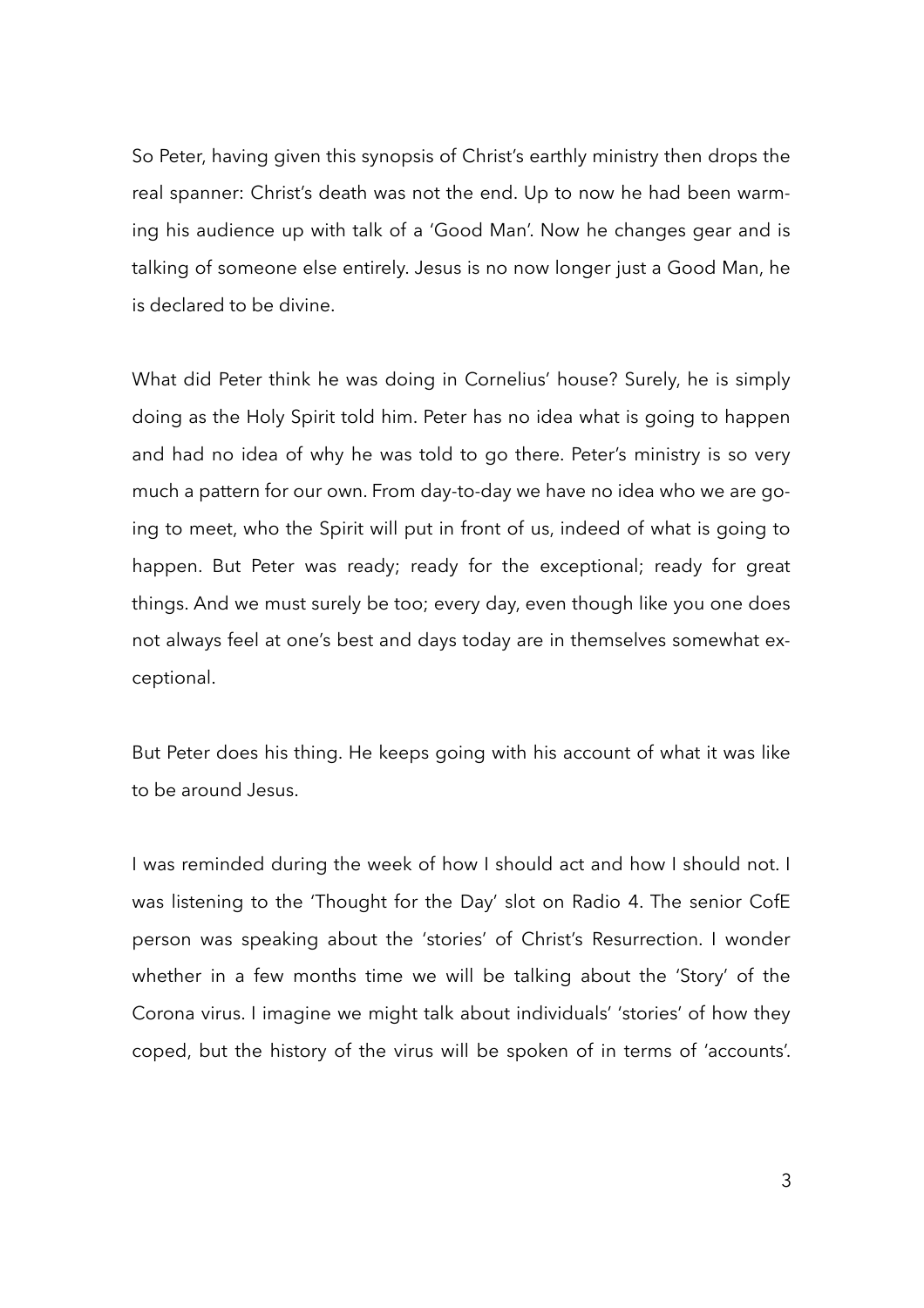Dare-one-say it, I suspect the CofE person was perhaps a little ashamed to talk about the Resurrection on Radio 4.

The Apostle Paul spoke to his own world and the popular view then of the Resurrection, as well: he said in the opening to the Epistle to the Romans, that he 'was not ashamed of the Gospel' because it has within it God's Power to transform individuals through Christ's salvation; it is God's exceptionality for each individual, who is called by Jesus towards himself. Paul obviously needed this to be said, needed to say what was Woganly obvious to him.

But back to our account: and Peter continues as he speaks to Cornelius' household and as recounted in our Acts reading from today, as you might expect him to, with what came next: Jesus came back to life. He was not ashamed either, to tell of the Woganly obvious. He was not ashamed because he knew it is God's Power of exceptionality. And then of course the exceptional happened, as our Acts reading would have told us if we had been allowed to read-on another verse or two.

The Spirit came powerfully upon those listening to Peter and they all came to faith as Acts reports, 'speaking in other tongues and praising God'.

The sequence of the Acts account is both instructive as it is obvious: it was only after Peter had reported Christ's Resurrection, that the Spirit came on those who were listening, in Cornelius' front room. I don't suppose for a second that there was some deep theological and medical exposition of the nature of the Resurrection. None of those present any more than we can